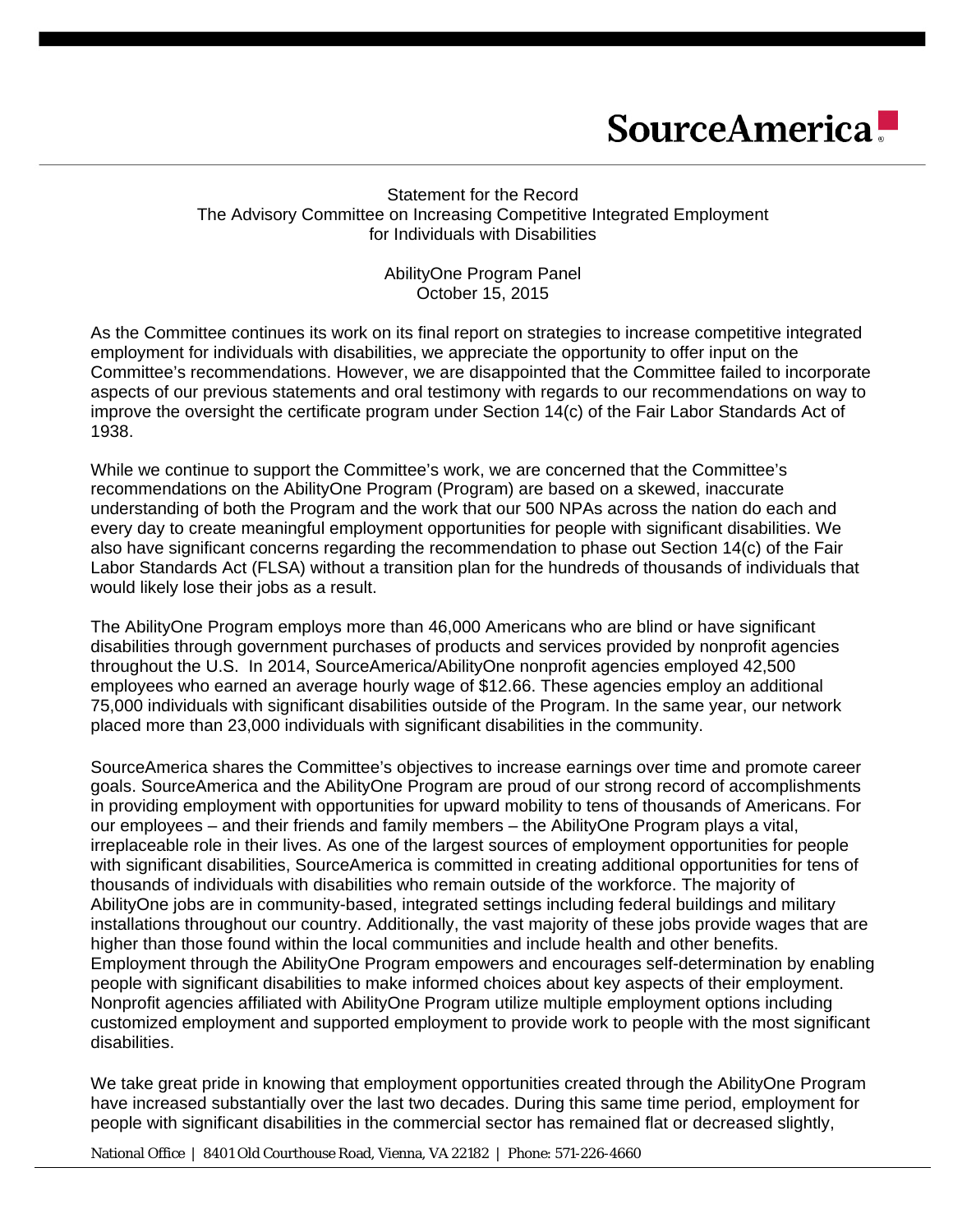while employment for people with significant disabilities in the federal government remained low. AbilityOne has thus provided an increasingly critical source of employment for individuals with significant disabilities at a time when alternative options have been diminishing or disappearing.

Together, AbilityOne and SourceAmerica have crafted dynamic strategic plans to address growing employment needs of our community. These plans include tactics that leverage state-of-the-art technologies and cutting-edge rehabilitation support services aimed at promoting upward mobility and independent community living goals for people with significant disabilities in the AbilityOne Program.

SourceAmerica supports many of the Committee's recommendations with regards to increasing competitive integrated employment such as unified data collection and organizational and personnel development for service providers. However, we remain very concerned that the Committee fails to recognize that many individuals with significant disabilities may not find success in competitive integrated employment. As such, it is critical that a wide range of employment options remain available for these individuals. SourceAmerica does not support policies that would cause loss of employment, reductions in wages, reductions in work hours, or elimination of choice.

The Interim Report states that "*AbilityOne Perpetuates People with Significant Disabilities Working for Community Rehabilitation Programs rather than Mainstream American Businesses."* We respectfully disagree with this characterization. Many nonprofits in our network are well established in their community and function, from a business perspective, just as any other typical business. The AbilityOne Program provides historically unavailable opportunities for a small, specific segment of the disability community. This is critical given that 80 percent of individuals with significant disabilities are currently without jobs. Many of the individuals working through AbilityOne attain the necessary soft skills and training through the Program to then be successfully placed in competitive integrated employment. As an example, this is Tristan's story:

*"Tristan joined Weaver Industries in Akron, Ohio in 2009 after being unable to find and maintain competitive employment due to his intellectual disability. He was hired on a secure document destruction contract. Initially, he had some challenges with focusing on his duties. However, with guidance and encouragement from his coworkers, he gained confidence which led to increase in productivity and his desire for additional responsibilities and duties. He assumed other duties such as assisting with paper pickups at customer sites. In 2012, after three years working in the AbilityOne Program where he gained training and skills he needed for competitive integrated employment, he was hired by a local business manufacturing car and truck rims."* 

It is important to note that Tristan's experience with the AbilityOne Program is not unique. Rather, he is one of many successful Program participants. In addition to attaining competitive integrated employment, many individuals build a successful career with the Program where they started out as a direct labor employee.

After her 17-year military career in the Army came to an unexpected end due to seizures resulting from a 2006 deployment to Iraq, Connie was hired by Skookum as a materials expeditor. Her supply experience, discipline and leadership earned during nearly two decades of service with the military equipped her with the tools and skills needed for a promotion to supply technician on the AbilityOne base operations support contact at Fort Meade Md. She was promoted again recently. In her words, she describes how the Program was critical for her career:

*"I wasn't ready to end my military career; I had been wearing a uniform for 17 years. Now I work with soldiers in the military environment. I feel like I am slowly getting back to my old self."*